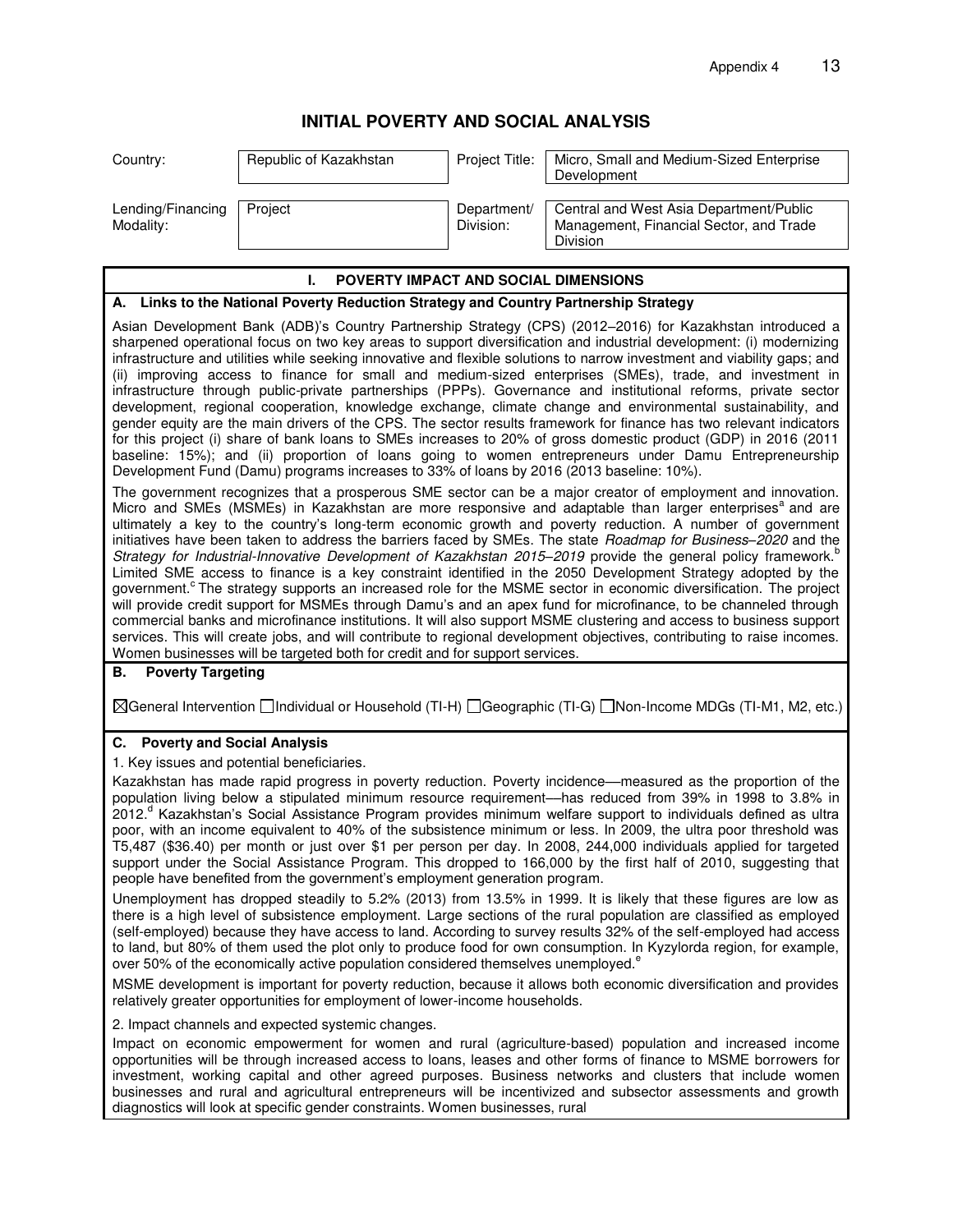3. Focus of (and resources allocated in) the PPTA or due diligence.

The PPTA will help review the social, poverty and gender impacts of previous ADB SME support projects to identify lessons learned and good practices. Issues to be reviewed during project design include collecting data and identifying specific constraints in accessing finance and business development services for women entrepreneurs and identifying economic subsectors where women´s businesses have higher and lower presence. Diagnostic analysis will be gender sensitive and a gender action plan will be developed for the project.

4. Specific analysis for policy-based lending. NA.

## **II. GENDER AND DEVELOPMENT**

1. What are the key gender issues in the sector/subsector that are likely to be relevant to this project or program? The Organization for Economic Co-operation and Development (OECD) Social Institutions and Gender Index ranks Kazakhstan 14th among 86 non-OECD countries in 2012.<sup>f</sup> Kazakhstan established the National Commission on Family Affairs and Gender Policy to address gender issues. In 2003 the Concept on Gender Policy was approved, followed by the adoption of the Strategy for Gender Equality for 2006–2016. Women constitute 53% of Kazakhstan's population and 66.7% are economically active (76.1% for men). The high participation rates reflect high levels of education for women. However, women's unemployment rate is 5.9% (compared to 4.6 % for men), and women are more likely to work in lower-paid sectors at lower salaries than men (69.6% of men's wage, on average). A comprehensive survey of gender issues in the SME sector was completed during Tranche 1 of the Small and Medium Size Investment Program.<sup>9</sup> Results indicated that women entrepreneurs are more frequently engaged in trade (41% vs. 26% for men), core services (accommodation, food and tourism [8% vs. 5% for men]), and other services (17% vs. 15% for men). These sectors tend to have lower productivity and lower growth prospects. Focus group discussion data suggests a range of issues. Besides problems that are typical for small businesses generally such as access to funding, information, and highly skilled personnel, there are other gender-specific problems related to:

- (i) the need to balance work with the family and child care;
- (ii) limited ability to manage and control own time and travel;
- (iii) huge physical exertion, hard work and long working hours leading to health problems;
- (iv) absence of family support; and
- (v) social stereotypes and traditions requiring a woman to have a more passive role.

Self-employment may not offer women a reasonable return on their labor, especially in rural areas. Women in Kazakhstan more often start a business because of necessity and the lack of alternative employment options, whereas men are more likely to be motivated by a desire to take advantage of a perceived opportunity. Female entrepreneurs tend to operate microenterprises and small businesses, and in rural regions often engage in homebased production or other entrepreneurial activities that are compatible with household duties. A critical issue is their limited access to finance, especially loans from commercial banks.<sup>1</sup>

2. Does the proposed project or program have the potential to make a contribution to the promotion of gender equity and/or empowerment of women by providing women's access to and use of opportunities, services, resources, assets, and participation in decision making?

 $\boxtimes$  Yes  $\Box$  No Please explain

A Gender Action Plan will be prepared during PPTA to ensure outreach to women.

3. Could the proposed project have an adverse impact on women and/or girls or widen gender inequality?

 $\Box$  Yes  $\boxtimes$  No Please explain

4. Indicate the intended gender mainstreaming category:

 $\Box$  GEN (gender equity)  $\Box$  EGM (effective gender mainstreaming)

SGE (some gender elements)  $\Box$  NGE (no gender elements)

## **III. PARTICIPATION AND EMPOWERMENT**

1. Who are the main stakeholders of the project, including beneficiaries and negatively affected people? Identify how they will participate in the project design. Main stakeholders include the business community and they will be consulted, through focus groups and through the representative business associations, through project design.

2. How can the project contribute (in a systemic way) to engaging and empowering stakeholders and beneficiaries, particularly, the poor, vulnerable and excluded groups? What issues in the project design require participation of the poor and excluded? The project will support the institutionalization of consultation mechanisms with the private sector, that will ensure participation of those at higher risk of exclusion such as informal businesses and women owned or managed MSMEs.

3. What are the key, active, and relevant civil society organizations in the project area? What is the level of civil society organization participation in the project design? Representatives of businesses, and non-governmental institutions providing business development support.

 $\boxtimes$  Information generation and sharing (H)  $\boxtimes$  Consultation (M)  $\Box$  Collaboration  $\Box$  Partnership